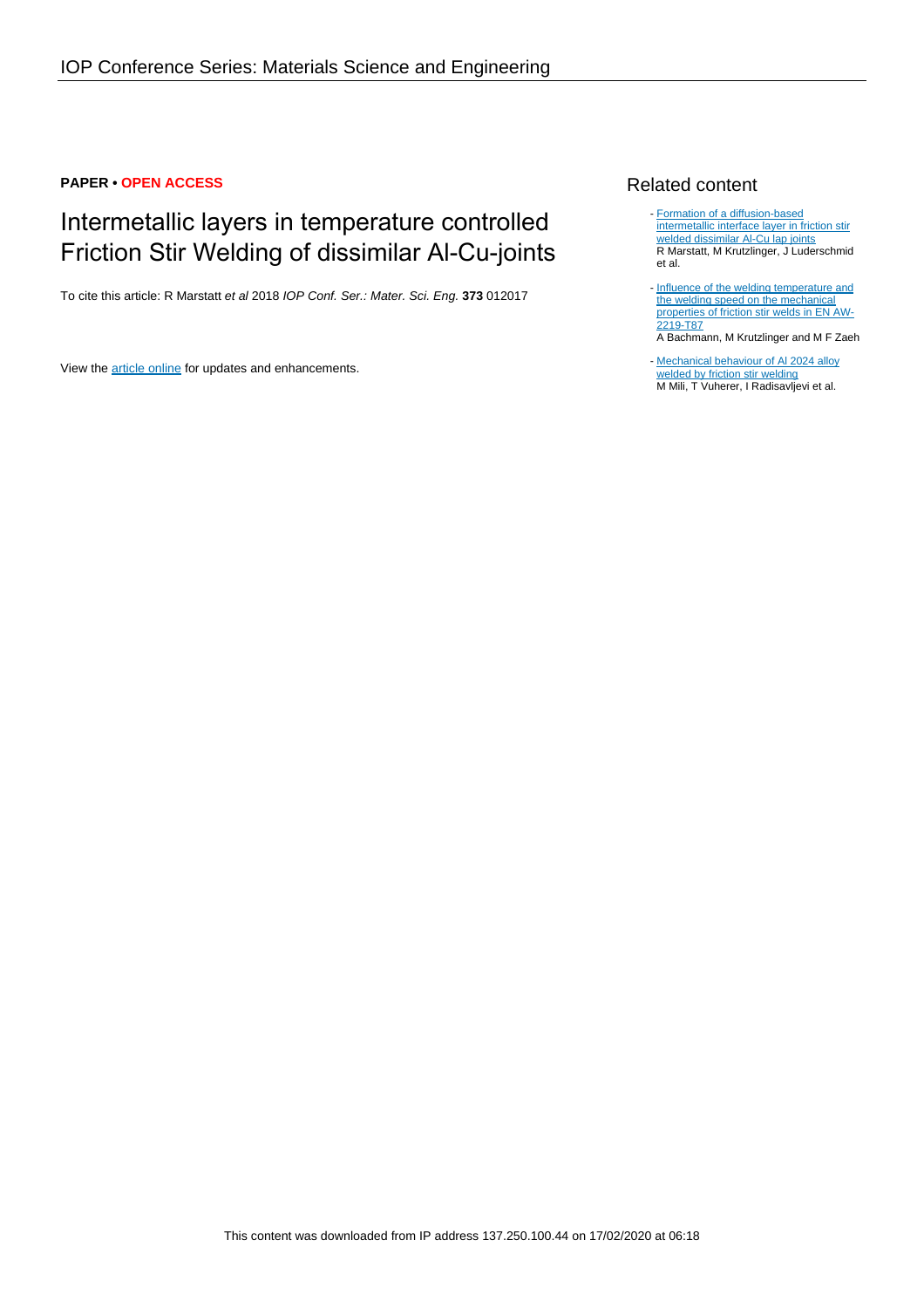# **Intermetallic layers in temperature controlled Friction Stir Welding of dissimilar Al-Cu-joints**

### R Marstatt<sup>1,\*</sup>, M Krutzlinger<sup>2</sup>, J Luderschmid<sup>1</sup>, G Constanzi<sup>2</sup>, J F J Mueller<sup>1</sup>, **F Haider1 and M F Zaeh2**

<sup>1</sup> Chair for Experimental Physics 1, University of Augsburg, Universitaetsstr. 1, 86159 Augsburg, Germany <sup>2</sup> Institute for Machine Tools and Industrial Management (iwb), Technical University of

Munich, Boltzmannstr. 15, 85748 Garching, Germany

\* e-mail: roland.marstatt@physik.uni-augsburg.de

**Abstract.** Friction Stir Welding (FSW) can be performed to join dissimilar metal combinations like aluminium and copper, which is of high interest in modern production of electrical applications. The amount of intermetallic phases in the weld seam is significantly reduced compared to traditional fusion welding technologies. Because the solidus temperature is typically not reached during FSW, the growth of intermetallic phases is impeded and the intermetallic layer thicknesses typically remains on the scale of a few hundred nanometres. These layers provide a substance-to-substance bond, which is the main joining mechanism. Latest research confirms that the layer formation is most likely driven by the heat input during processing. Hence, the welding temperature is the key to achieve high quality joints. In this study, aluminium and copper sheets were welded in lap joint configuration using temperature-controlled FSW. An advanced in-tool measurement set-up was used to determine precise temperature data. Scanning electron microscopy (SEM) was used to analyse metallurgical aspects (e.g. structure and composition of the intermetallic phases) of the joints. The results show a correlation between the welding temperature and the thickness of the intermetallic layer and its structure. The temperature control significantly improved the correlation compared to previous studies. This leads to an enhanced understanding of the dominating joining mechanisms.

#### **1. Introduction and state of the art**

The recent changes in automotive design and construction require welding technologies, which are capable of joining dissimilar metals. One material combination of high importance in this regard is aluminium and copper. Both materials are widely used to produce efficient electrical powertrains. Friction Stir Welding (FSW) became an established process to join dissimilar materials [1]. The high electrical currents in automotive applications demand for high electrical conductivities within the connections of aluminium-copper joints.

The correlation between the welding parameters and the welding conditions on the one hand as well as the mechanical properties of the joints and their metallurgical structure on the other hand have been analysed in numerous studies. Detailed reviews concerning these cause-effect relationships were provided by [2–4].

The formation of layers of intermetallic compounds (IMC) has a significant influence on the joint properties. The layer thicknesses vary mostly due to the restrictions of the experimental set-up resulting in thermal effects such as heat accumulation for instance. Amongst others, the joint configuration, a tool

1 Content from this work may be used under the terms of the [Creative Commons Attribution 3.0 licence.](http://creativecommons.org/licenses/by/3.0) Any further distribution of this work must maintain attribution to the author(s) and the title of the work, journal citation and DOI. Published under licence by IOP Publishing Ltd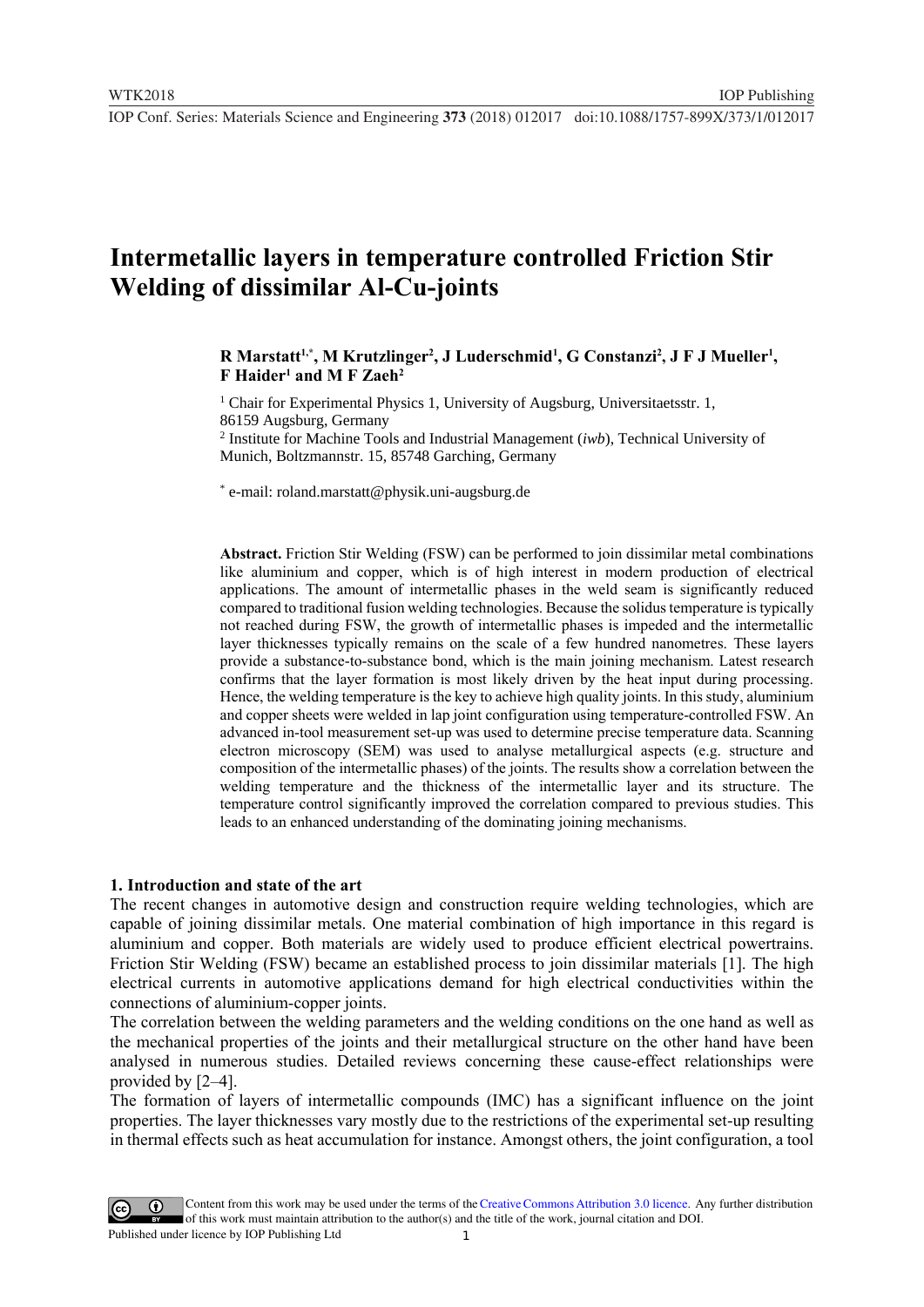offset and the parameter settings are the main influences on the process. The amount of IMCs decreases for an increasing feed rate and a decreasing rotational speed as reported by [5] for lap joints of aluminium 1060 and commercially pure copper. The authors suggested that neither low nor high heat input conditions result in sufficient joint strengths. The IMCs were observed near the workpiece interface within a region that was termed by the authors as black area. A reduced tensile strength for lap joints of aluminium Al5083 and commercially pure copper was concluded by [6]. This was ascribed to increased amounts of IMCs and micro cracks due to a high heat input. Several IMCs at different positions within cross sections of the seams for butt joints of aluminium AA2024-T3 and pure copper Cu10100 were detected [7]. Both studies did not specifically report a detailed analysis of the interface area. According to [8–14], an IMC layer is formed at the interface of the materials due to interdiffusion. Continuous IMC layers of about 1  $\mu$ m thickness were observed for butt joints of aluminium 1060 and commercially pure copper [8, 9]. Similar results were reported for aluminium-copper butt joints (5A02 with T2 and AA1100-H14 with cp, respectively) [10, 11]. It was concluded that an excellent metallurgical bonding is achieved by very thin IMC layers leading to enhanced joint strengths. Butt joints of aluminium 1050 and commercially pure copper were welded by [12]. Here, the tool was only stirring in the aluminium. The authors detected a thin IMC layer of about 200  $nm$ , which was supposed to form after the tool passed. Detailed analyses on the formation kinetics of the IMCs were performed by [13]. They reported layer thicknesses up to  $4 \mu m$  for butt joints of aluminium 6082-T6 and pure copper. Since the layer was thicker than 2.5  $\mu$ m, which was described as the upper limit to achieve a sufficient joint strength by [9], 4 um could result in a reduced joint strength. However, the joint strength was not measured by [13] and the used materials from both studies differ significantly. The correlation between the welding temperature and the growth of the IMC layers for lap joints of aluminium EN AW-1050 and copper CW008A was analysed in [14]. Increasing the rotational speed led to increased and saturated welding temperatures. A similar trend was observed for the dependency between the rotational speed and the joint strength. The authors proved the thicknesses of the IMC layers (all below  $1 \mu m$ ) to correlate with the welding temperature via an Arrhenius law.

The formed IMCs were specified by selected area electron diffraction (SAED) in transmission electron microscopy (TEM). It was found by [9; 12; 13] that the IMCs contain the θ-phase (Al<sub>2</sub>Cu) and the γ<sub>2</sub>phase (Al<sub>4</sub>Cu<sub>9</sub>). Although [12] and [13] only observed these phases, the  $\eta_2$ -phase (AlCu) as a third component was detected in [9]. The stoichiometry of the IMC double layer was analysed by [14] for a set-up that is comparable to the current study. Investigations based on energy-dispersive X-ray spectroscopy (EDS) suggested the formation of the phases AlCu and AlCu<sub>3</sub>.

The electrical resistance of friction-stir-welded aluminium-copper joints was investigated by [15] and [16]. Increasing resistances were measured for increasing heat inputs whereas the rotational speed was kept constant for welding butt joints of AA5754 and CW11000 [15]. It was suggested that this could result from the formation of IMCs. However, experiments on lap joints of aluminium ASTM 6060 T5 and copper ASTM B110 were performed in [16]. The authors could not observe a significant influence of the rotational speed on the electrical resistance and concluded that there is no indication of a deleterious effect of formed IMCs on the electrical conductivity of the joints.

It is evident that the thickness of IMC layers significantly affects the mechanical and physical properties of friction-stir-welded joints. Hence, strategies to influence or even control the thickness are crucial to achieve tailored joint properties. One approach is to offset the probe from the materials' interface as suggested by  $[12]$  to maintain thin layers of about 200  $nm$ . The formation of IMCs in butt joints of aluminium AA6082-T6 and copper Cu-DHP was inhibited by offsetting the tool in [17]. However, the mechanical properties of the joints were not improved. Another approach is to control the welding temperature as demonstrated by [18] for lap joints of aluminium EN AW-6082-T651 and copper CW008A on a FSW robot in force-controlled mode. A significantly reduced flash formation due to the controlled heat input was observed.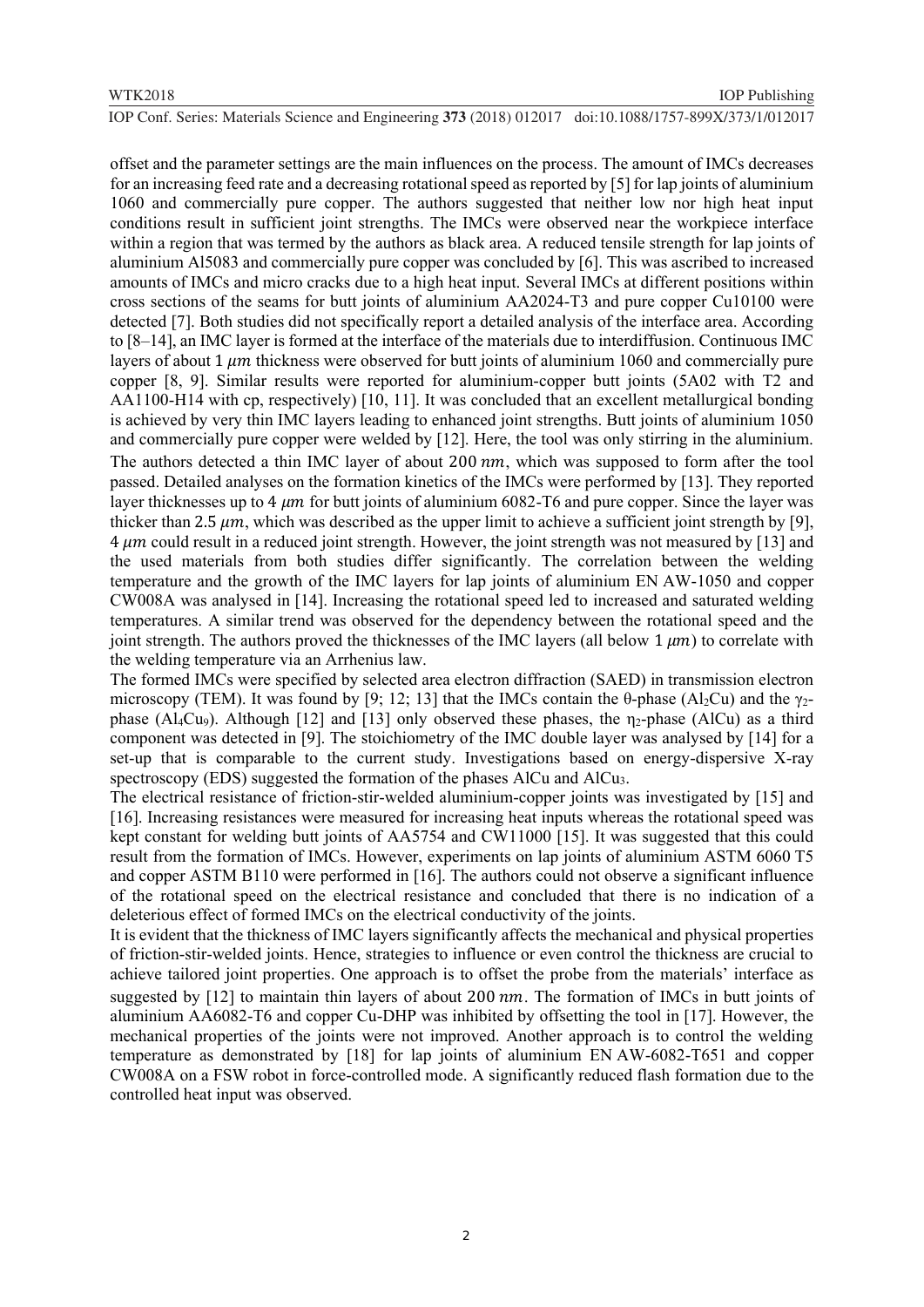WTK2018 **IOP** Publishing

**1234567890**''"" IOP Conf. Series: Materials Science and Engineering **373** (2018) 012017 doi:10.1088/1757-899X/373/1/012017

Summarizing the studies discussed above, the following conclusions can be drawn:

- FSW is suitable to join aluminium and copper.
- The formation of IMCs influences the joint properties.
- Thin IMC layers provide a strong metallurgical bonding.
- Tool offsetting prohibits mechanical intermixing and IMCs in the nugget.
- Temperature-controlled FSW facilitates a defined heat input.

# **2. Experimental and analytical set-up**

The effects of temperature-controlled FSW on the thickness of IMC layers are discussed in this study. For this purpose, lap joints of aluminium and copper were produced with defined welding temperatures. The temperature control was achieved by a PI controller and combined with a position control during the process to ensure a defined distance between the probe tip and the interface of the materials.

## *2.1. Experimental set-up*

The sample dimensions and the lap configuration of the aluminium-copper joints were defined according to [14] (see [Figure 1\)](#page-3-0). The aluminium sheets of the commercially pure alloy EN AW-1050 have dimensions of  $245 x 100 x 4 mm$  and the copper sheets of the commercially pure alloy CW008A 245  $x$  100  $x$  2 mm. The overlap length was set to 40 mm. The copper sheet was positioned on the retreating side (RS) and the aluminium sheet on the advancing side (AS) of the tool. The tool dimensions were 14  $mm$  for the shoulder diameter and 5  $mm$  for the conical probe (3.6  $mm$  probe tip diameter). The probe length was applied to ensure only stirring in the aluminium sheet with a probe-tip-to-interface distance of  $d_{PT-I} = 0.1$  mm for a tilt angle of 2° and a shoulder plunge depth of 0.1 mm. The tool probe was machined with three equally distributed flats and threaded. The experiments were performed on a CNC milling machine Heller MCH250.



**Figure 1.** Schematic diagram of the sample dimensions and of the lap-welded aluminium-copper joints according to [14].

<span id="page-3-0"></span>A closed-loop approach was used to implement a temperature-controlled FSW process. The controller system, which consists of the temperature measurement system according to [19], the PI controller and the milling machine, allowed to combine temperature as well as position control. The probe was equipped with a thermocouple of type K (diameter  $0.5 \, mm$ ) to measure the actual welding temperature during FSW (see [Figure 2\)](#page-4-0). Since the thermocouple was positioned at the middle of one flat and regarding the high thermal conductivity of the base materials, the interface temperature is assumed to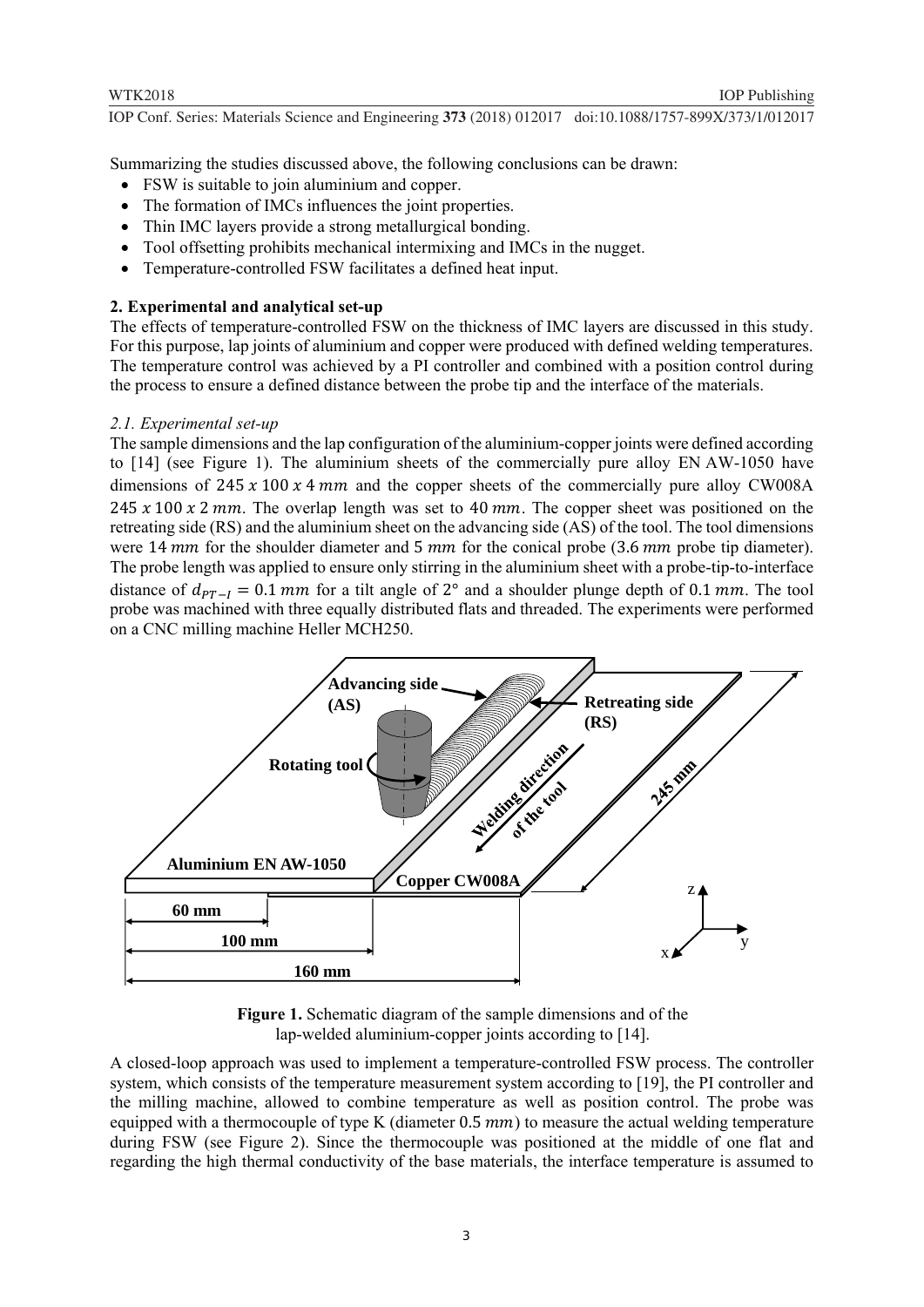almost equal the welding temperature. The PI controller calculated the required rotational speed  $n$  to adjust the welding temperature to the set temperature.



<span id="page-4-0"></span>**Figure 2.** Position of the thermocouple to measure the welding temperature for temperature control.

<span id="page-4-1"></span>The experiments were conducted for six different levels of the welding temperature; the lowest and highest temperature level were repeated (see [Table 1\)](#page-4-1). The boundaries of the welding temperature were defined based on experiments at constant rotational speeds of  $n = 800$  min<sup>-1</sup> and  $n = 2800$  min<sup>-1</sup> (see [14]). The feed rate was set to  $v = 300$  mm/min.

| Sample | Welding temperature in ${}^{\circ}C$ |
|--------|--------------------------------------|
|        | 410                                  |
| 2      | 410                                  |
| 3      | 430                                  |
|        | 465                                  |
| 5      | 500                                  |
| 6      | 535                                  |
|        | 570                                  |
|        | 570                                  |

**Table 1.** Settings of the welding temperature for the experiments.

#### *2.2. Analytical set-up*

The specimens for analyses with scanning electron microscopy (SEM) were cut out perpendicular to the welding seam at 85  $mm$  and 135  $mm$  relative to the starting edges of the sheets. Grinding down to FEPA-P4000 and polishing with diamonds of 3  $\mu$ m and 1  $\mu$ m were conducted to prepare the specimens for the SEM. The final polishing was applied with a solution of  $SiO<sub>2</sub>$  nanoparticles and  $H<sub>2</sub>O<sub>2</sub>$  in water. For the analyses, a ZEISS Merlin equipped with an Oxford EDS system was used.

#### **3. Interface analysis**

The investigation of the joining interface revealed the existence of interlayers consisting of two IMC phases. [Figure 3](#page-5-0) shows the SEM images of three interface areas welded at temperatures of 410  $\degree$ C,  $465 \degree C$  and  $540 \degree C$ . The layer thicknesses ranged within some hundred nanometres depending on the parameter settings. For the phase adjacent to copper, EDS analyses based on SEM using 4.5 keV acceleration voltage resulted in a composition of  $37.4$  at% Al and 62.6 at% Cu. The phase layer next to the aluminium consisted of 64.0  $at\%$  Al and 36.0  $at\%$  Cu. The stoichiometries imply that the IMCs Al<sub>4</sub>Cu<sub>9</sub> and Al<sub>2</sub>Cu were formed, which was described in [9; 12; 13]. Since the analysis of nanolayers in SEM via EDS can be error-prone to a large extent, the IMCs could also be AlCu and/or AlCu<sub>3</sub>. The formation of those IMCs was mentioned in other studies (e.g. [14]). TEM sample preparation of the interface by ion polishing is a challenging task. As all attempts lead to insufficient sample quality, distinct identification of the IMCs via TEM diffraction as conducted in [12] or [13] was not successful. Cutting electron transparent lamella by focused ion beam (FIB) is planned for the future.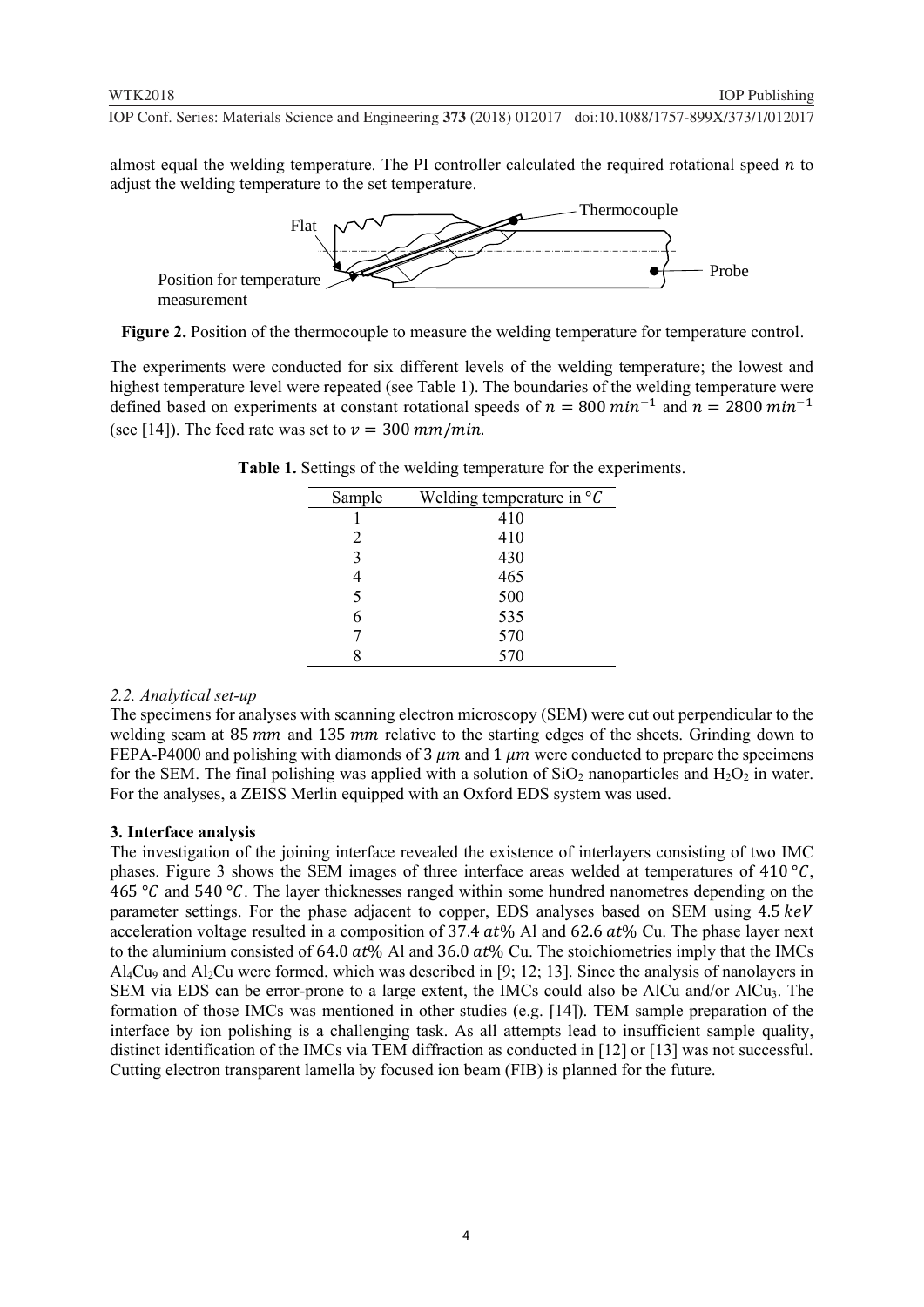

<span id="page-5-0"></span>**Figure 3.** SEM images of the interface at a) 410 °C, b) 465 °C and c) 540 °C nominal temperature.

To gather valid information on the thickness of the IMC layers, the SEM specimens were measured at different positions of the cross section. Thus, a sound mean value and the standard deviation of the layer thickness for each parameter setting could be derived. [Figure](#page-5-1) 4 shows the measured layer thicknesses drawn logarithmically against the inverse temperature in units of  $K$ . The margins surrounding the mean values are the standard deviations of the respective measures. A linear behaviour is clearly visible in this Arrhenius plot.



<span id="page-5-1"></span>**Figure 4.** Arrhenius plot of welding temperature dependent doublelayer thickness.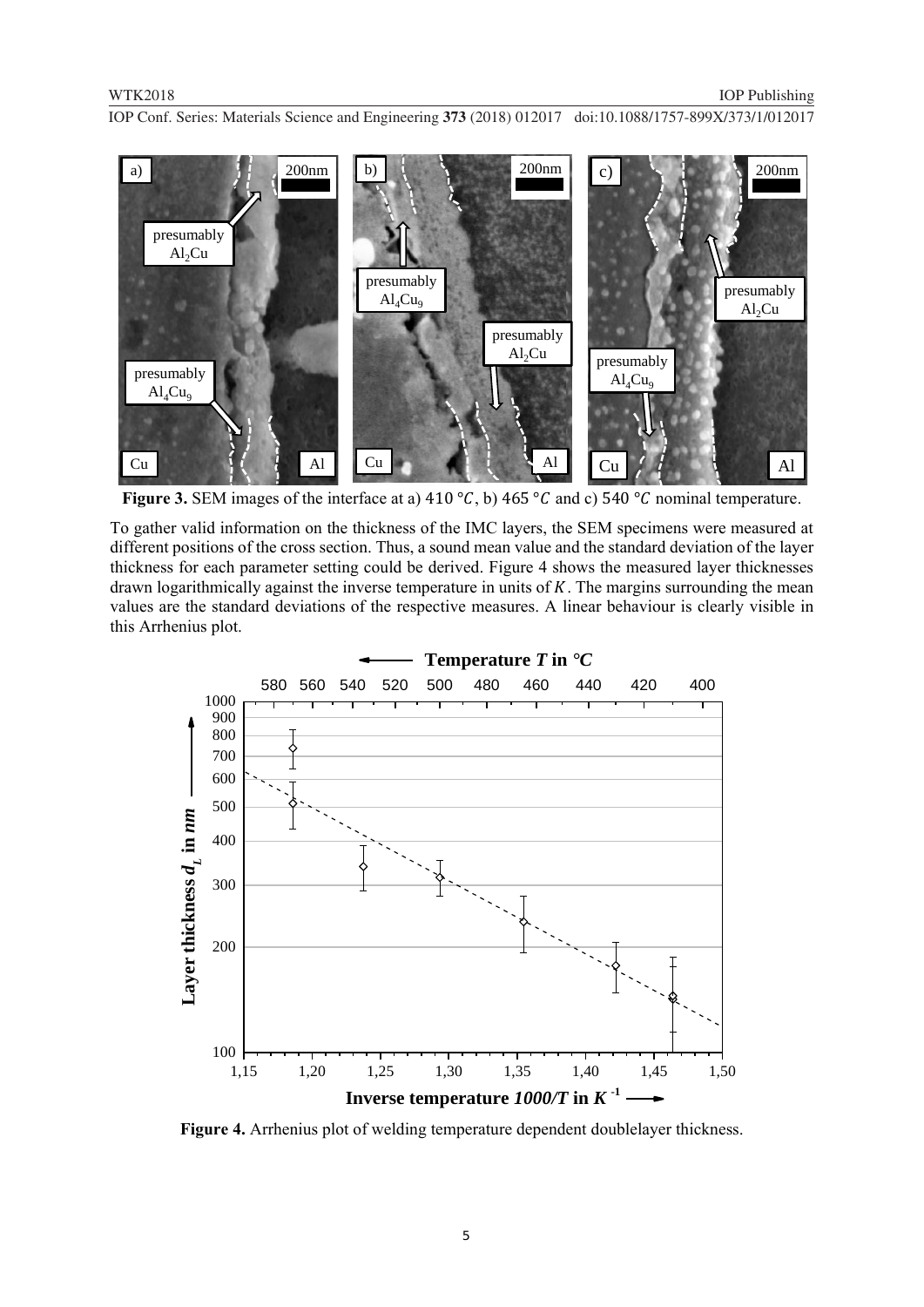The thickness  $d(t)$  of the intermetallic layers grows by interdiffusion according to

$$
d(t) = \sqrt{2Dt},\tag{1}
$$

where  $t$  is the time of diffusion and  $D$  is the rate constant of diffusive layer growth. The growth process is assumed to be thermally activated as

$$
D(T) = D_0 e^{-\frac{E_{act}}{k_B T}}.
$$

T is the temperature,  $E_{act}$  the activation energy,  $D_0$  is the prefactor of diffusion and  $k_B$  the Boltzmann constant. Combining equations (1) and (2) yields

$$
ln(d) = \frac{1}{2}ln(2t_{eq}D_0) - \frac{E_{act}}{2k_B} \frac{1}{T_{weld}}.
$$
 (3)

Here,  $T_{\text{weld}}$  is the controlled welding temperature and  $t_{eq}$  is the equivalent time interval around the peak of the temperature, which occurs during welding.

The slope of the linear fit from [Figure 4,](#page-5-1) results in an activation energy of  $E_{act} = 0.84 \pm 0.05 \text{ eV}$  for the growth of the double layer. The intermetallic layer growth by interdiffusion between Al and Cu was investigated by [20]. The resulting activation energies were specified to range from  $0.85 eV$  to 2.65  $eV$ . An activation energy of  $E_{act} = 1.27$  eV for the growth of Al<sub>2</sub>Cu and  $E_{act} = 1.37$  eV for the growth of Al4Cu<sup>9</sup> was determined. The experiments of [20] were conducted using annealed material. Accordingly, it has to be considered that the activation energy can be reduced by about one third. This is due to vacancy supersaturation or short circuit diffusion along dislocations or grain boundaries in highly deformed friction-stir-welded nugget material. An activation energy of 2.33  $eV$  could be measured in [14] for a comparable welding setup considering the investigated temperatures obtained in the heat affected zone  $(HAZ)$ . Hence, the nugget temperatures in this study are more than 150 K higher than the temperatures in [14]. The temperatures measured in the HAZ seem to be suitable for both process observation and identifying a suitable set of parameters. For a detailed understanding, a profound knowledge of the temperature of the nugget as recorded in this study is needed. The intercept of the straight line fitted in [Figure 4](#page-5-1) results in  $t_{eq} * D_0 = 1.57 \cdot 10^{-4}$  cm<sup>2</sup>. Assuming  $t_{eq}$  to be in the order of a few seconds (as done in [14]), this corresponds to  $D_0$  of about  $10^{-5}$  cm<sup>2</sup>/s, which is in good agreement to the findings in [20].

#### **4. Conclusions and outlook**

Dissimilar aluminium-copper lap joints were welded using temperature-controlled FSW. The thickness of the IMC layer at the interface was analysed using electron microscopy. Regarding the discussed results, the following conclusion can be drawn:

- The observation of an Arrhenius behaviour of the growth of the intermetallic layer was found, which is in agreement with previous studies by [14].
- An improved measurement system compared to [14] enabled to measure and control the welding temperature precisely. The interface temperature is assumed to almost equal the welding temperature. Therefore, an adapted Arrhenius analysis provides results, which are comparable and consistent to data of diffusion processes known from literature.
- A temperature control during FSW based on an in-tool temperature measurement combined with the derived Arrhenius correlation of welding temperature and IMC layer thickness offers new potential for joining dissimilar materials. The thickness of the IMC layer can be controlled precisely even for complex geometries and tailored to individual requirements.

#### **5. References**

[1] Murr L E 2010 A Review of FSW Research on Dissimilar Metal and Alloy Systems *J. Mat. Eng. and Perform.* **19** 1071–89